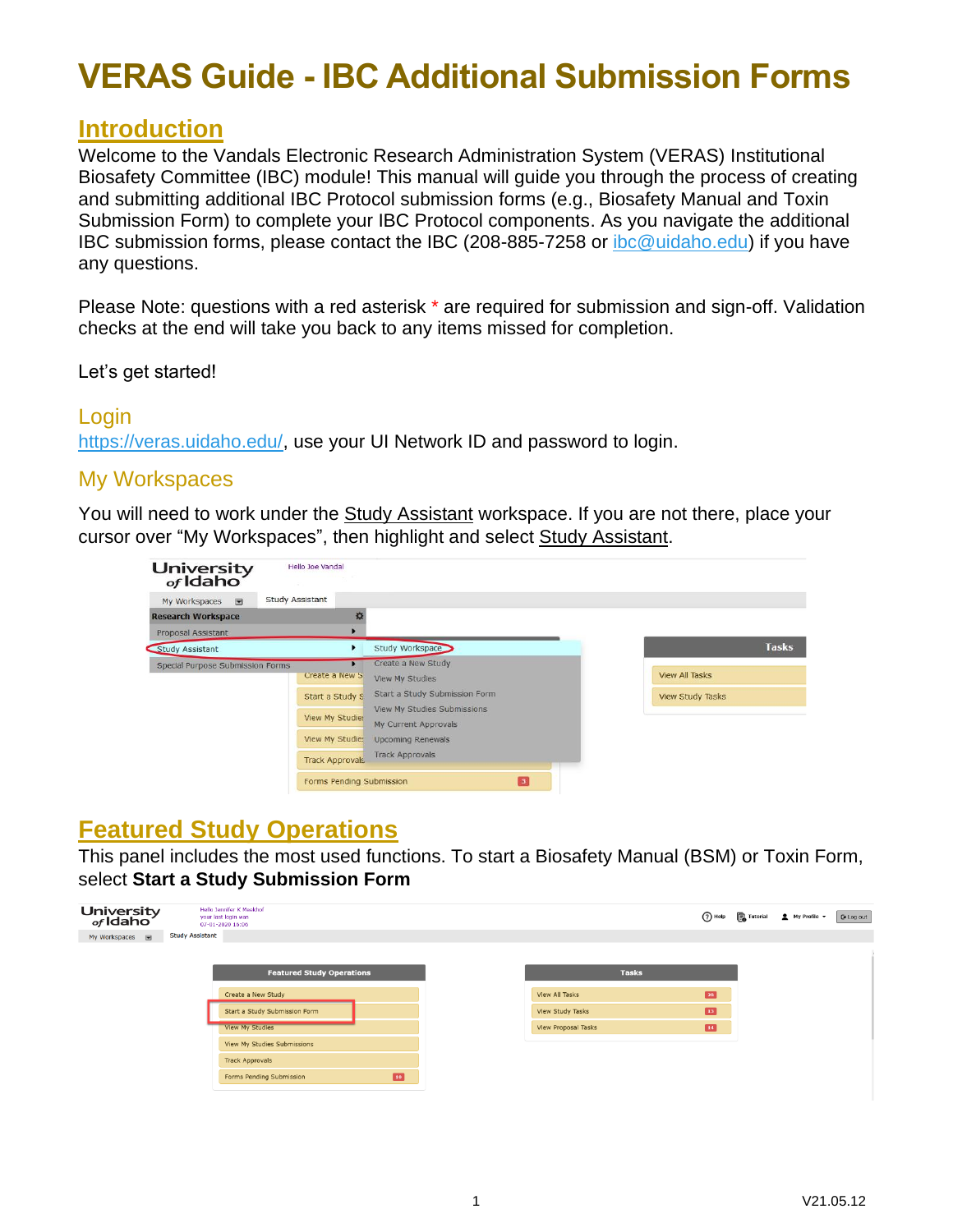Then find the protocol you want the BSM or Toxin form to be connected to and select the **Forms** icon. **Please Note:** You must create a draft IBC Protocol form (study application) first before you try to create the additional study submission forms.

| My Workspaces a               | <b>Study Assistant</b>                    |                         |                  |                                |                              |                     |                                     |                |                                    |             |                              |        |             |
|-------------------------------|-------------------------------------------|-------------------------|------------------|--------------------------------|------------------------------|---------------------|-------------------------------------|----------------|------------------------------------|-------------|------------------------------|--------|-------------|
| <b>IBC Studies</b>            | <b>Recently Used</b>                      | <b>Study Status</b>     |                  |                                |                              |                     |                                     |                | Search for RB Number, Title, Alias |             |                              |        | 寮<br>Search |
|                               | AL                                        | Draft                   |                  | <b>IBC</b>                     |                              |                     |                                     |                |                                    |             |                              |        |             |
| 9 result(s) found             |                                           |                         |                  |                                |                              |                     |                                     |                |                                    |             |                              |        | $1 - 9$     |
| <b>Click to open</b><br>Study | Study                                     | <b>Review Board</b>     | <b>RB Number</b> | $\mathbf{RB}$                  | <b>Study Title</b>           | Principal           |                                     | <b>Actions</b> |                                    |             |                              |        |             |
| <b>Dashboard</b>              | <b>Status</b>                             |                         |                  | Expiration                     | <b>Short Reference Title</b> | Investigator        |                                     |                |                                    |             |                              |        |             |
|                               |                                           |                         |                  |                                | Test jkm 05/13/2020          |                     |                                     |                |                                    |             |                              |        |             |
| N                             | Draft                                     | <b>IBC</b>              | IBC-20022        |                                | Test jkm                     | Meekhof, Jennifer K | $\cdot$ +<br>$\frac{1}{2}$          |                | 圁                                  | $\infty$    | 目                            | Ŵ.     | ė,          |
|                               |                                           |                         |                  |                                |                              |                     | History                             | Item           | Forms                              | <b>Hide</b> | Copy                         | Delete | Corr        |
|                               |                                           |                         |                  | Test 06022020                  |                              |                     |                                     |                |                                    |             |                              |        |             |
| $\sum_{i=1}^{n}$              | Pending - Submitted for Initial<br>Review | <b>IBC</b>              | IBC-20029        |                                | Test 06022020                | Meekhof, Jennifer K | પ<br>__                             | X              | 圁                                  | Ø           | $\qquad \qquad \blacksquare$ | Ŵ      | iä          |
|                               |                                           |                         |                  |                                |                              |                     | History                             | Items          | Forms                              | Hide        | Copy                         | Delete | Corr        |
|                               | $\mathbb{Z}$<br>Open                      | <b>IBC</b><br>IBC-20010 | null             |                                | Jen's Test IBC 1             |                     |                                     |                |                                    |             |                              |        |             |
|                               |                                           |                         |                  |                                |                              |                     | $\cdot$ $\cdot$<br>↓                | $^{\circledR}$ | 圁                                  | Ø           | $\qquad \qquad \blacksquare$ |        | ė.          |
|                               |                                           |                         |                  | Jen's Test IBC 1<br>05/16/2020 |                              | Meekhof, Jennifer K | $\overline{\phantom{a}}$<br>History | <b>Items</b>   | Forms                              | Hide        | Copy                         | Delete | Corr        |
|                               |                                           |                         |                  |                                | Test 5/8/2020 BME            |                     |                                     |                |                                    |             |                              |        |             |

From the pop-up box, click the **Start a new Submission** icon to select the form you want to complete.

| <b>Submission Form List</b><br>$\mathbf x$        |                     |                                  |                                                 |  |  |  |  |
|---------------------------------------------------|---------------------|----------------------------------|-------------------------------------------------|--|--|--|--|
| <b>Additional Study Submission Forms</b>          |                     |                                  |                                                 |  |  |  |  |
| <b>IBC Renewal, Amendment &amp; Closure Forms</b> | <b>Version List</b> | Start a new<br><b>Submission</b> | Edit<br><b>Incomplete</b><br><b>Submissions</b> |  |  |  |  |
| <b>IBC - Amendment Form</b>                       | 働                   | Ē€                               |                                                 |  |  |  |  |
| IBC - Biosafety Manual (BSM) Submission           | 働                   | ≀≦(+                             |                                                 |  |  |  |  |
| IBC - Personnel Change Only                       | 働                   | ľ€                               |                                                 |  |  |  |  |
| IBC - Closure Form                                | 働                   | [≣⊕                              |                                                 |  |  |  |  |
| IBC - Toxin Submission Form                       | 働                   |                                  |                                                 |  |  |  |  |
| IBC - Inspection Form                             | 目的                  | ∣≣⊕                              |                                                 |  |  |  |  |

Proceed through the form, using the **Save and Continue to Next Section** button.

#### *IBC - Biosafety Manual (BSM) Submission, Section 3.0 ATTACH*

In section 3, you need to attach your Biosafety Manual (BSM), Biological Inventory, Pathogen Safety Data Sheets, and any additional documents (e.g., permits, SOP's, Maps, etc.). You can choose to *Add a New Document* or *Add Multiple Documents* to your study.

|                            | <b>Print Friendly</b><br><b>Refresh Constant Fields</b><br><b>Save Section</b><br>Save and Continue to Next Section |
|----------------------------|---------------------------------------------------------------------------------------------------------------------|
| Section view of the Form   | <b>Entire view of the Form</b>                                                                                      |
| 1.0 Biosafety Manual (BSM) | 3.0<br>Attach                                                                                                       |
| 2.0 Contact Information    | 3.1 ATTACH: Biosafety Manual (BSM), Biological Inventory, Pathogen Safety Data Sheets, and any additional           |
| 3.0 attach                 | documents.                                                                                                          |
|                            |                                                                                                                     |
|                            | Add a New Document<br><b>Add Multiple Documents</b>                                                                 |
| Select either option       | <b>View</b><br><b>Expiration Document</b>                                                                           |
|                            | <b>Checked Out</b><br>Category<br>Outcome<br><b>Document</b><br><b>Date</b>                                         |
|                            | No Document(s) have been attached to this form.                                                                     |
|                            |                                                                                                                     |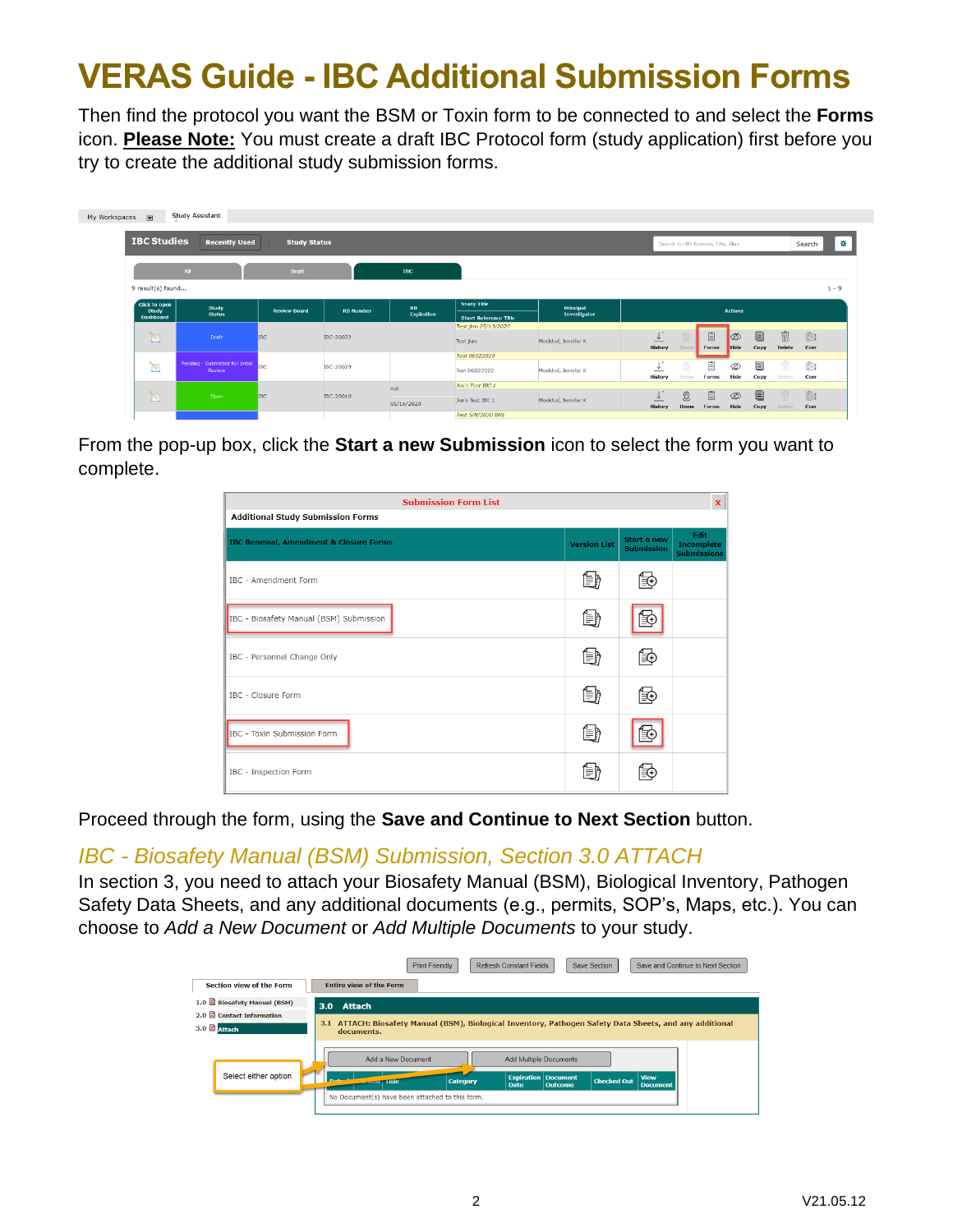Once all documents are updated and added select  $\Box$  Save and Continue to Next Section  $\Box$  until you reach the end of the form, then  $\sqrt{\frac{Signoff~and~Submit}{}}$  to submit the form. How to add New Documents Select "Add a New Document" Refresh Constant Fields Save Section Save and Continue to Next Section Print Friendly Section view of the Form Entire view of the Form 1.0 Biosafety Manual (BSM) 3.0 Attach 2.0 **B** Contact Information 3.1 ATTACH: Biosafety Manual (BSM), Biological Inventory, Pathogen Safety Data Sheets, and any additional  $3.0$  **D**  $atrach$ Add Multiple Documents Add a New Document **Checked Out** to Document(s) have been attached to this fo

Complete the applicable information and "Save Document":

- Select the document to upload: "Drag and drop" your file or select to "browse and attach"
- Version Number: This is a required field and automatically fills in as "1" but is adjustable if needed.
- Category: Select the document category from the drop-down options that best fits the type of document you are uploading.
- Description: Can provide a brief description of the document (optional)
- Comments: Can provide a brief comment of the document (optional)

|                                 | <b>Study Document Add:</b>                                                                                                                              |                                        | $\mathbf x$                                                                            |
|---------------------------------|---------------------------------------------------------------------------------------------------------------------------------------------------------|----------------------------------------|----------------------------------------------------------------------------------------|
| *Select the document to upload: |                                                                                                                                                         | Please drop file/click here to upload  | "Drag and drop" your<br>file here or select this<br>location to "browse and<br>attach" |
| <b>*Version Number:</b>         | 0.<br>1                                                                                                                                                 |                                        |                                                                                        |
| <b>Version Date:</b>            | ত-<br>05/11/2021                                                                                                                                        | Select applicable<br>Document Category |                                                                                        |
| Category:                       | $-$ none $-$                                                                                                                                            |                                        |                                                                                        |
| <b>Description:</b>             | -none-<br>Protocol<br><b>Standard Operating Procedure</b><br>Permit<br><b>Inspection Report</b><br>Other                                                |                                        |                                                                                        |
| <b>Comments:</b>                | <b>SOPS</b><br><b>Biosafety Manual</b><br><b>Biohazard Inventory Form</b><br><b>Biological Agent Addendum</b><br><b>IBC Pathogen Safety Data Sheets</b> |                                        |                                                                                        |
|                                 |                                                                                                                                                         | Close, Don't save any changes          | Save Document                                                                          |

For template documents, visit the help icon  $\odot$  Help at the top of the VERAS web browser or IBC [Forms website.](https://www.uidaho.edu/research/faculty/research-assurances/biosafety/biosafety-forms/forms)

#### Signoff and Submit

- A summary of the submission will be displayed.
- For your personal record, you can save the form into a single pdf document: